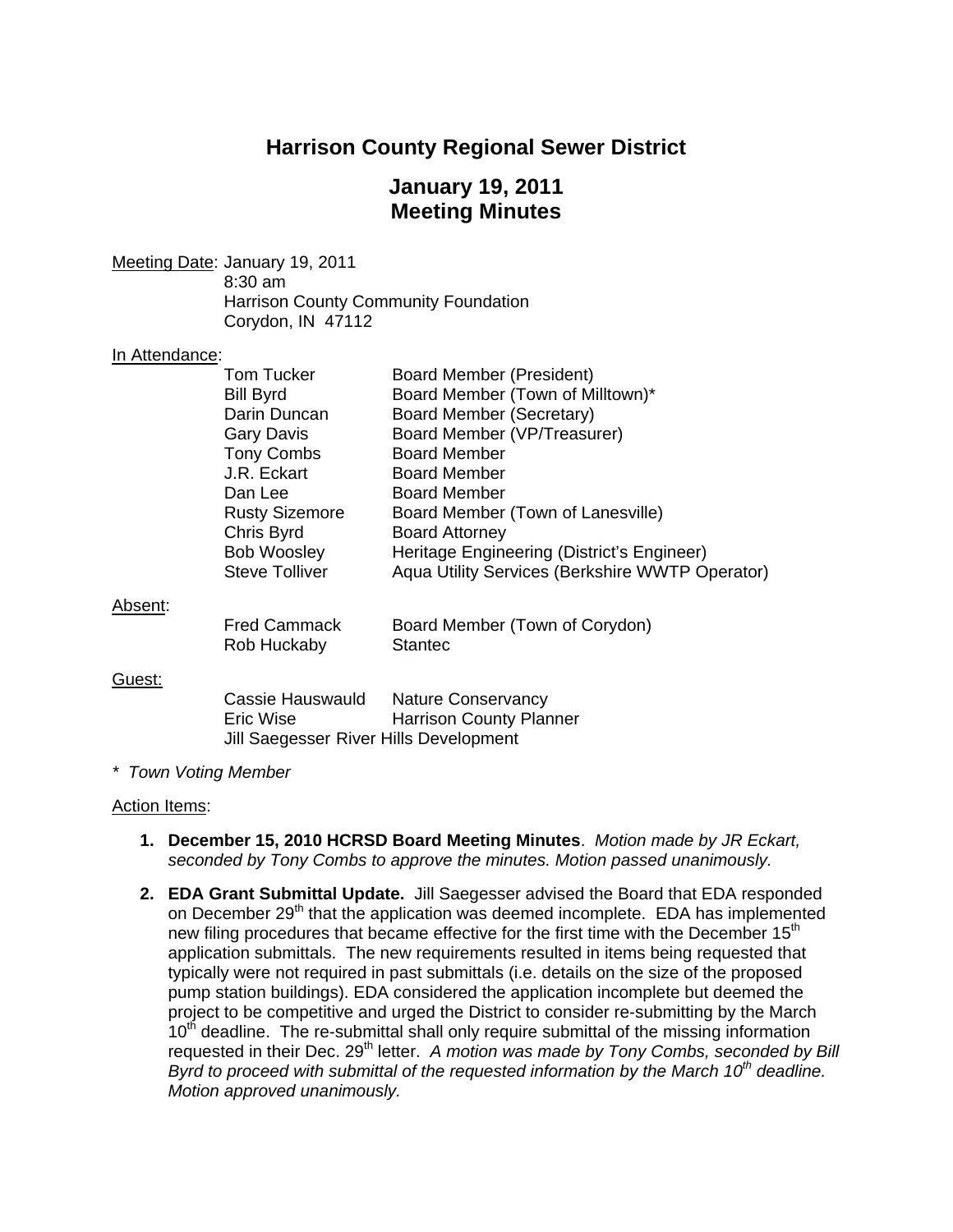HCRSD Mtg Minutes January 19, 2011 Page **2** of **3**

> Easement appraisals (or Market Estimates) are required for all easements to be acquired as part of the project. All appraisal or estimates must be completed prior to resubmittal. Also, information regarding property owner rights regarding easement acquisition must be sent to all property owners that are receiving service as part of this project. The Board instructed Bob Woosley to contact Larry Harmon (Larry J Harmon Appraisals – Corydon, IN) to perform the appraisal work.

- **3. Nature Conservancy Presentation.** Cassie Hauswald gave a presentation regarding the Nature Conservancy's role and how they may be of some benefit to working with the District. Septic tank maintenance and karst educational opportunities were two of the items discussed. Additionally the Conservancy may be able to assist in grant opportunities related to Ultra Violent treatment systems at WWTPs.
- **4. CCR Sludge Treatment Agreement.** Steve Tolliver informed the Board that testing is still in process and no results have been received. He did not yet send out a draft of the proposed agreement between CCR and the HCRSD. Steve will send out the draft agreement to all Board members prior to the Board's February 16<sup>th</sup> meeting.
- **5. Berkshire WWTP Operations Report.** Steve Tolliver reviewed the December operations report. No issues reported, plant continues to meet permit limitations and is well within compliance. *A motion was made by Gary Davis, seconded by Dan Lee to approve the report. Motion passed unanimously.*

## **6. Treasurer's Report:**

| j. | The following invoices were approved (all motions passed unanimously): |                                                                                                     |             |  |
|----|------------------------------------------------------------------------|-----------------------------------------------------------------------------------------------------|-------------|--|
|    |                                                                        | a. Byrd, Dillman, & Chastain - Attorney fees                                                        | \$211.74    |  |
|    |                                                                        | Motion by Gary Davis, second by Dan Lee.                                                            |             |  |
|    |                                                                        | b. Heritage/Stantec - Operating Budget (Acct. No. 02)                                               | \$5,302.03  |  |
|    |                                                                        | Motion by Dan Lee, second by Gary Davis.                                                            |             |  |
|    |                                                                        | c. Heritage - New Salisbury Sewer Design - 80% Plans<br>Motion by Gary Davis, second by Tony Combs. | \$15,000.00 |  |
|    |                                                                        |                                                                                                     |             |  |

- **ii.** *A motion was made by Gary Davis, seconded by Tony Combs, to approve the following invoices. Motion passed unanimously.*
	- a. Harrison REMC WWTP electric service  $$848.41$ b. Town of Corydon – November sewer charges \$3,779.65 c. Aqua Utility Services –November operating contract  $$2,281.40$ <br>d. Aqua Utility Services – Sludge Hauling  $$540.00$ d. Aqua Utility Services – Sludge Hauling **by the Station (S540.00** \$540.00)<br>e. Aqua Utility Services – Misc materials & maintenance \$669.61
		- e. Aqua Utility Services Misc materials & maintenance
		- f. Ramsey Water Co. Inc EMS billing fee for 5 months  $$7.50$
- **iii.** *A motion was made by Dan Lee, seconded by JR Eckart to approve the December Treasurer's report. Motion passed unanimously*.
- **7. Berkshire WWTP Rate Committee Report.** Chris Bryd drafted a rate ordinance for the WWTP customers. A special meeting was scheduled for Wednesday January 26<sup>th</sup> at 8:00 am (at Harrison County Health Dept – meeting room) to have a first reading of this ordinance. *Motion made by JR Eckart, seconded by Dan Lee to allow the Ordinance to be finalized and a public meeting be held on January 26th for the first reading of the ordinance. Motion passed unanimously.*